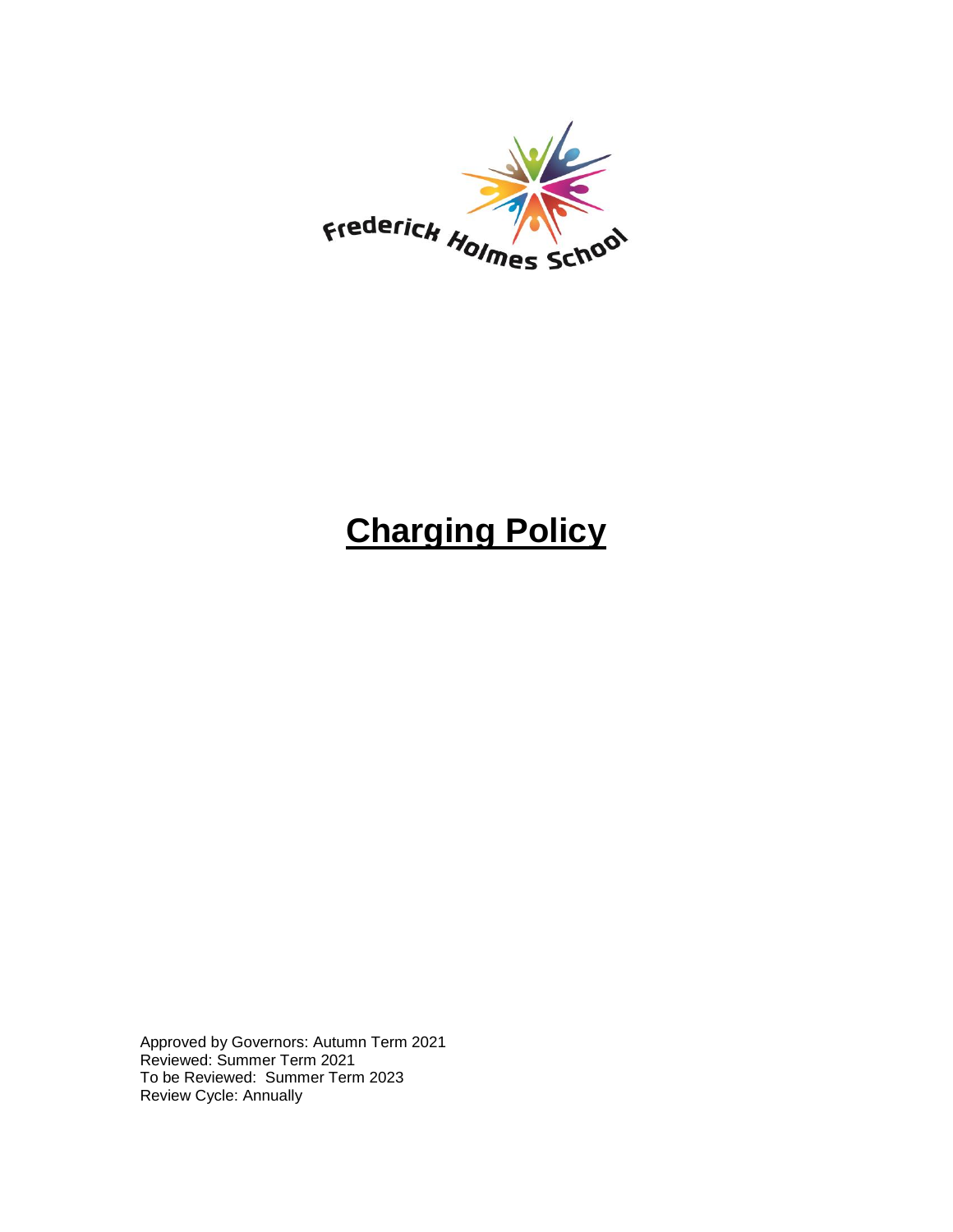# **Charging to Parents**

The school makes no charges for any of the activities that take place on a regular basis during the school day. The school meets the costs associated with this. When there are educational visits and/or special events and activities that incur an additional cost the school may be unable to fully fund these. On such occasions Parents/Carers may be asked to make a voluntary contribution to cover the associated costs.

# *The school currently asks for a donation of £3 [within Hull] and £5 [outside the city] to go towards transport costs for all trips with the exception of our regular curriculum links.*

Where Parents/Carers are unable or unwilling to contribute, this will not affect their child taking part in the visit. It may however be the case that visits may be cancelled if sufficient funding is not obtained from voluntary contributions.

# **Extended Services**

Where pupils take part in After School Club, School currently asks Parents/Carers for a voluntary contribution of £3 per session. Where Parents/Carers are unable or unwilling to contribute, this will not affect their child taking part in the After School club.

# **Residential Visits**

Where pupils take part in residential visits, parents will be asked to contribute towards the cost of the trip. Wherever possible this charge will reflect the cost for a similar trip organised by a mainstream school. Parents and Carers will be alerted to the total cost of the trip and the contribution they are expected to pay. Residential visits may be subsidised and the donation to be requested from Parents/Carers will be the balance of this sum.

Where Parents/Carers are unable or unwilling to contribute, this may affect their child taking part in the visit. In addition it may be the case that the educational visit does not take place if appropriate funding is not forthcoming.

The school operates within the guidance contained in the Trust's policy on Charging.

#### **Charging to staff and other adults/agencies**

Staff and other adults/agencies will be charged for the following:

- Private photocopying
- DBS checks unless contracted staff or recruited by school
- Private telephone calls
- School meals
- Hire of the pool or school facilities (see Community Use Policy)

All of the above must be with the approval of the School Business Manager.

The rates of charges are reviewed by Governors annually and are shown below.

# **Private Copying Charges**

All people wishing to do private copying will be issued with a personal number to open their account. They must settle their account at the end of every half term unless otherwise agreed with the Business Manager. The meter readings will be taken at the end of every month and all accounts will be updated accordingly.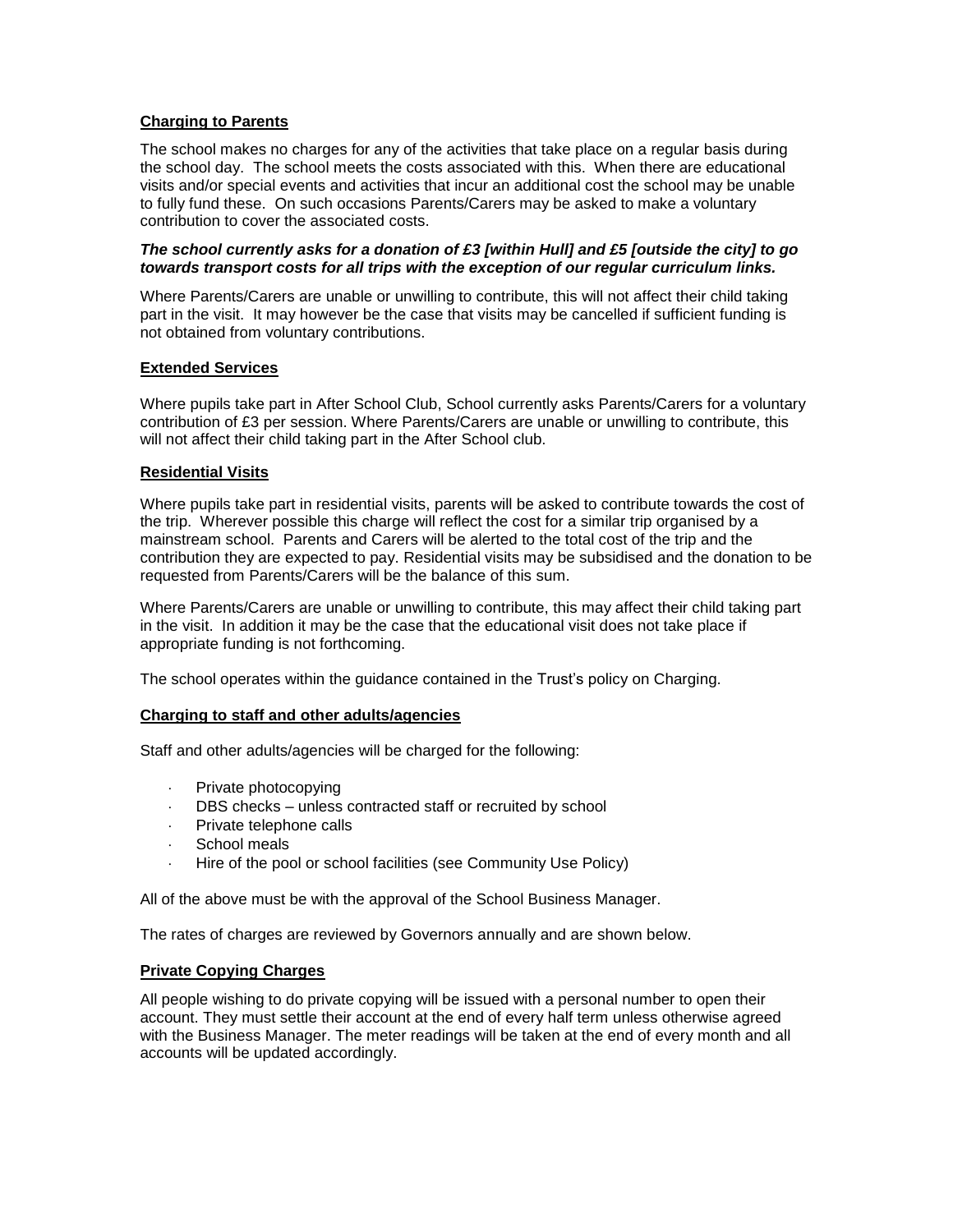All accounts will have unlimited copies available to them unless otherwise stated. However, any account can have a maximum number restriction placed upon it if necessary. This will be at the discretion of the Business Manager.

| School related copying: 1p per black copy | 5p per colour copy                       |
|-------------------------------------------|------------------------------------------|
| Private copying:                          | 5p per black copy<br>50p per colour copy |

VAT will be charged on all private copying and will be shown separately on the invoice. All cheques must be made payable to Frederick Holmes School.

# **DBS Charges**

All staff recruited by Frederick Holmes School will receive their DBS check free of charge.

All other people requesting a DBS check to enable them to work at Frederick Holmes School e.g. supply, volunteers, will be charged for their DBS check as follows:

| Supply staff:      | £46.50                                       |
|--------------------|----------------------------------------------|
| Volunteers:        | £20.00 (refundable after one year's service) |
| External requests: | £46.50                                       |

All payments must be made prior to the check being submitted online and cheques must be made payable to Frederick Holmes School.

The above charges may be changed if the online service provider amends their pricing structure.

#### **Charges for Lettings**

#### Hydrotherapy Pool

The following charges are for hiring the Hydrotherapy Pool:

| All Groups     | £43.80 per hour weekdays |
|----------------|--------------------------|
| $\blacksquare$ |                          |

| All Groups     | £46.96 per hour Saturdays |
|----------------|---------------------------|
| $\blacksquare$ |                           |

• All Groups £50.02 per hour Sundays

# Main Hall

The charge for hiring the Main Hall is set at £10.41 per hour.

#### Other Rooms

The charge for any other room will be determined individually depending on the requirements of the letting.

# **School Meal Charges**

#### Pupils/Students

Unless a pupil/student is entitled to free school meals, they will be charged for their meal, as follows: